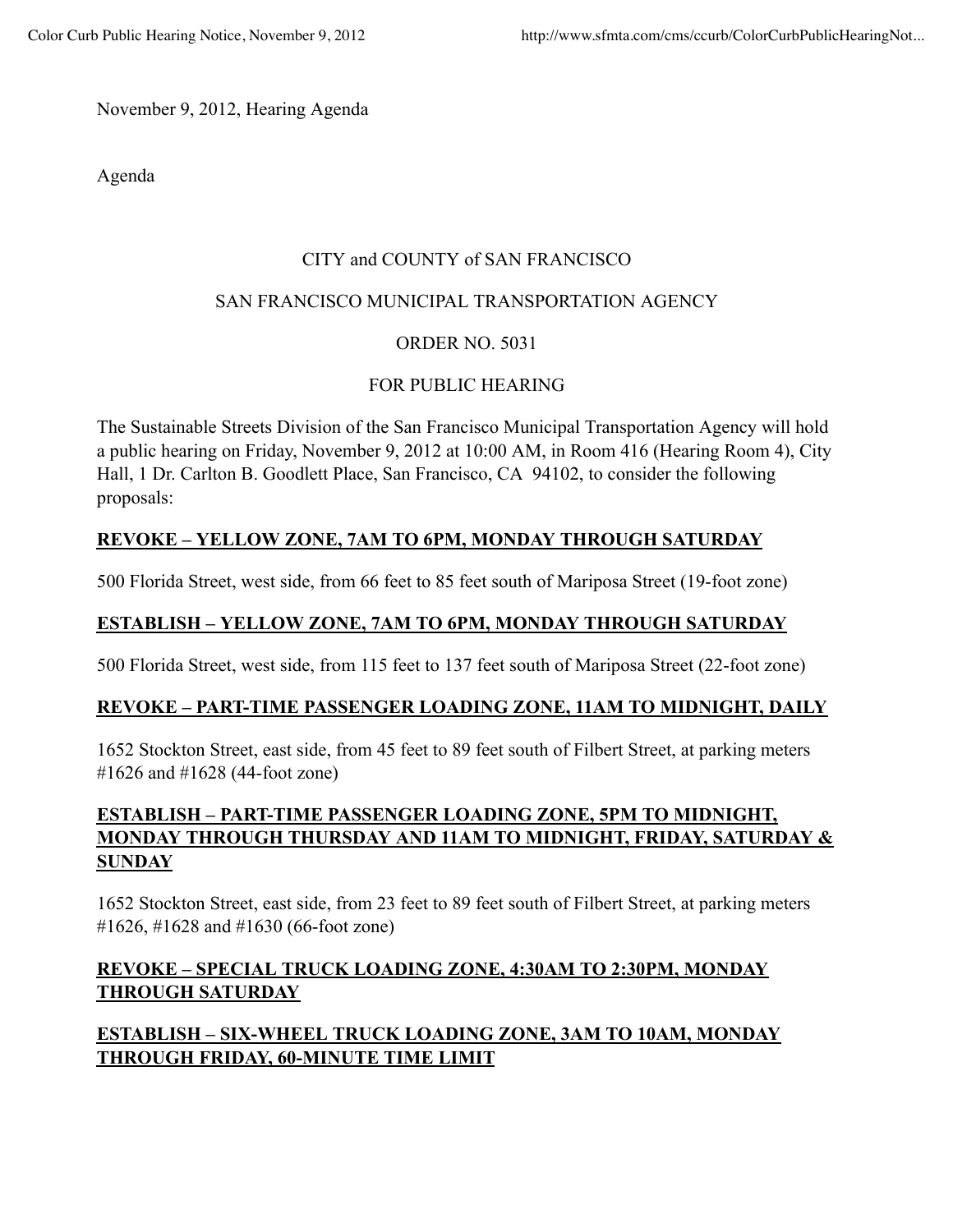2398 Jerrold Avenue, north side, from 0 feet to 67 feet west of east driveway (67-foot zone)

## **ESTABLISH - METERED LOADING ZONE, 7AM TO 6PM, MONDAY THROUGH FRIDAY**

828 Brannan Street, north side, from 28 feet to 76 feet east of the west property line, at parking meters #824 and #826 (48-foot zone)

(contingent upon raising existing dead portion of driveway)

### **ESTABLISH – GREEN ZONE, 9AM TO 6PM, MONDAY THROUGH SATURDAY**

150 Mississippi Street, west side, from 2 feet to 20 feet north of the south easement driveway (18-foot zone) (contingent upon raising dead driveway fronting the café)

### **ESTABLISH – YELLOW ZONE, 7AM TO 5PM, MONDAY THROUGH FRIDAY**

"63" Chenery Street, east side, from 25 feet to 50 feet south of the north property line (25-foot zone)

### **REVOKE – TWO (2) 30 MINUTE GREEN METERS, 9AM TO 6PM, MONDAY THROUGH SATURDAY**

1635 Divisadero Street, west side, from 75 feet to 115 feet south of Sutter Street, at parking meters #1619 and #1617 (40-foot zone)

### **REVOKE – METERED TRUCK LOADING ZONE, 7AM TO 6PM, MONDAY THROUGH FRIDAY**

1635 Divisadero Street, west side, from 115 feet to 175 feet south of Sutter Street, at parking meters #1615, #1613 and #1611 (60-foot zone)

### **ESTABLISH – SIX-WHEEL METERED TRUCK LOADING ZONE, 7AM TO 6PM, MONDAY THROUGH FRIDAY**

1635 Divisadero Street, west side, from 75 feet to 135 feet south of Sutter Street, at parking meters #1619, #1617, and #1615 (60-foot zone)

### **ESTABLISH – PART-TIME ACCESSIBLE PASSENGER LOADING ZONE, FROM SUNRISE TO SUNSET**

236 Monterey Boulevard, north side, from 18 feet to 48 feet west of the east property line (30-foot zone